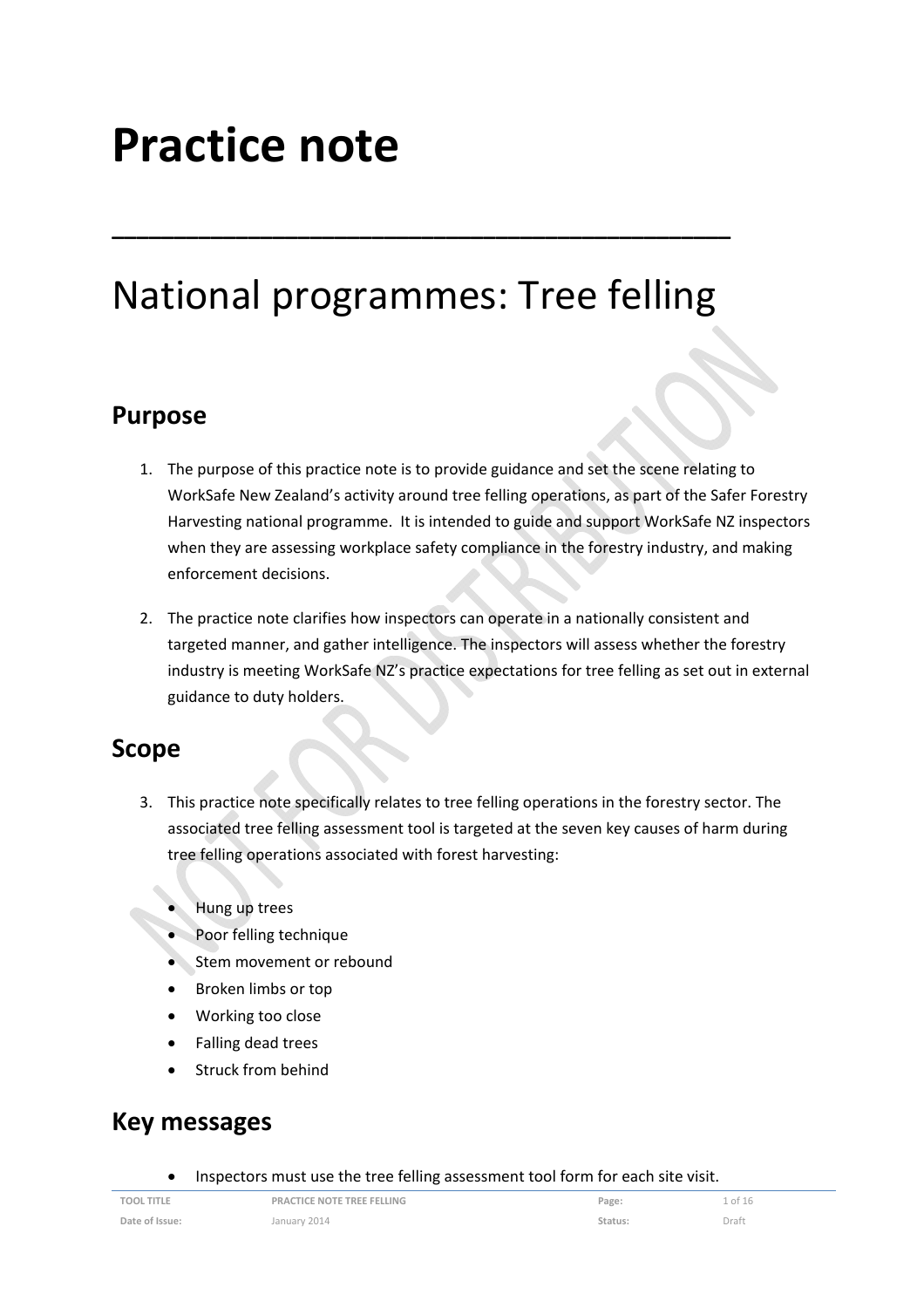- Assessment Managers are to ensure that the form is completed appropriately with sufficient information to allow data to be gathered to inform WorkSafe NZ's work.
- The tool will prompt inspectors to ask questions directed at the key harms.
- Inspectors will focus on the issues prompted by the form, but not overlook other compliance issues.
- Details of visits must be recorded in the inspectors' notebooks, including non‐ compliance issues and how they were determined. Some information gathered in the assessment form will have to be expanded on in the notebooks and further summarised in Guardian.
- Inspectors should explore underlying reasons for non‐compliance. By addressing systematic failures we increase our impact on harm prevention.
- Inspectors must follow WorkSafe NZ's enforcement policy (see Appendix B).

# **Background**

- 4. The Forestry Harm Reduction Project (tree felling and breaking-out/cable harvesting) forms part of the Safer Forestry Harvesting national programme of work, within the National Action Agenda.
- 5. The Project is focused on the areas where the most forestry fatalities and serious harm consistently occur. Research shows a variety of factors contribute to the high rate of casualties and fatalities in tree felling including poor management, complacency and fatigue. Strategies to raise safety practice include education and enforcement.
- 6. The tree felling practice note and assessment tool support WorkSafe NZ's goal to ensure best practice during tree felling operations. This fits with WorkSafe NZ's principles which aim to target serious risk and harm, and clearly communicate consistent standards.
- 7. An Approved Code of Practice for Safety and Health in Forest was released in December 2012. This outlines generally accepted and preferred work practices.

# **Operating guidance**

- 8. The tree felling assessment tool (see Appendix A for supporting guidance) has been developed to help ensure consistent national practice.
- 9. The tool is not an exhaustive list of questions as it focuses on the identified key harms in tree felling. It should be used as a guide for the assessment by providing prompts, but it does not limit the inspector from addressing additional issues. For instance inspectors must not ignore other significant hazards, especially if they are likely to cause serious harm.
- 10. The Inspector should use their discretion and judgement when exploring each focus topic to ensure they have sufficiently confirmed whether the client is compliant. The reasoning behind the inspector's conclusion must be recorded in their notebook for quality assurance.
- 11. Inspectors must explore the reasons for any non‐compliance and if possible address the causes to avoid repeats. This may require talking to the crew to build a more complete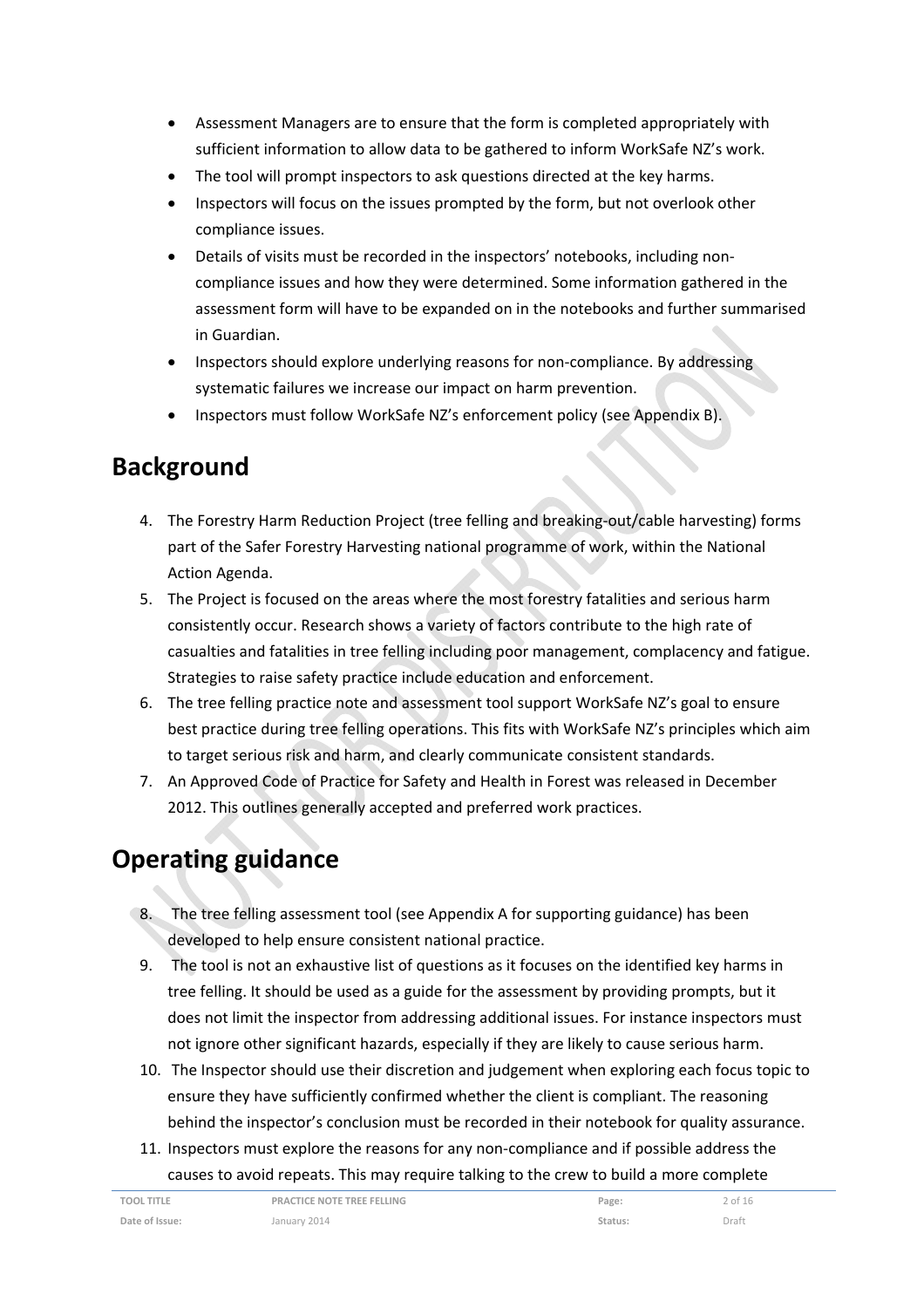picture before choosing an enforcement action. Don't be satisfied the issue was a simple 'mistake', but consider why the mistake happened and what could be done to prevent them reoccurring.

12. If duty holders are not using the controls provided by the ACOP, the onus is on them to prove to the Inspector that they are achieving the same or a better level of safety. Do not treat their alternative actions as compliant if they are not convincing. Consider enforcement action if more could be done to ensure safety. If an Inspector is unsure, they should continue their enquiries to achieve certainty.

# **Enforcement decisions (also see Appendix B)**

- 13. It is important that inspectors keep in mind that forestry safety is a key area of WorkSafe NZ's work programme, given the forestry industry's poor safety performance and unacceptable number of associated fatalities. This is despite the high level of education and engagement provided by the regulator to the industry.
- 14. The range of compliance/enforcement tools are described in the "Keeping Work Safe" document. However due to the high level of education, engagement and enforcement action to date WorksafeNZ has decided that for this project negotiated agreements must not be used. Enforcement advice in draft form (as of January 2014) can also be found in Appendix B.
- 15. Although this project focuses on the seven areas of harm, Inspectors must not ignore obvious compliance issues encountered. Enforcement decisions must be able to withstand scrutiny, including internal review and audit processes. Inspectors must ensure they have sufficient evidence to fully explain their decisions.
- 16. Whenever WorkSafe NZ discovers any practice or dangerous conditions with a likelihood of serious harm its Inspectors will immediately prohibit the relevant activity so safety issues can be addressed. Activity will be allowed to resume once an effective control has been implemented.

# **Guidelines**

17. Inspectors can refer to WorkSafe NZ's expectations with regards to safe tree felling in the Guide to Safe Manual Tree Felling, the ACoP for Safety and Health in Forest Operations (2012), and the Health and Safety in Employment Act 1992.

# **Intelligence gathering**

18. After each visit the Inspector's Assessment Manager must scan and email the completed assessment form to harm.reduction@worksafe.govt.nz so relevant information can be captured for analysis.. This is essential to monitor the progress, quality, and effectiveness of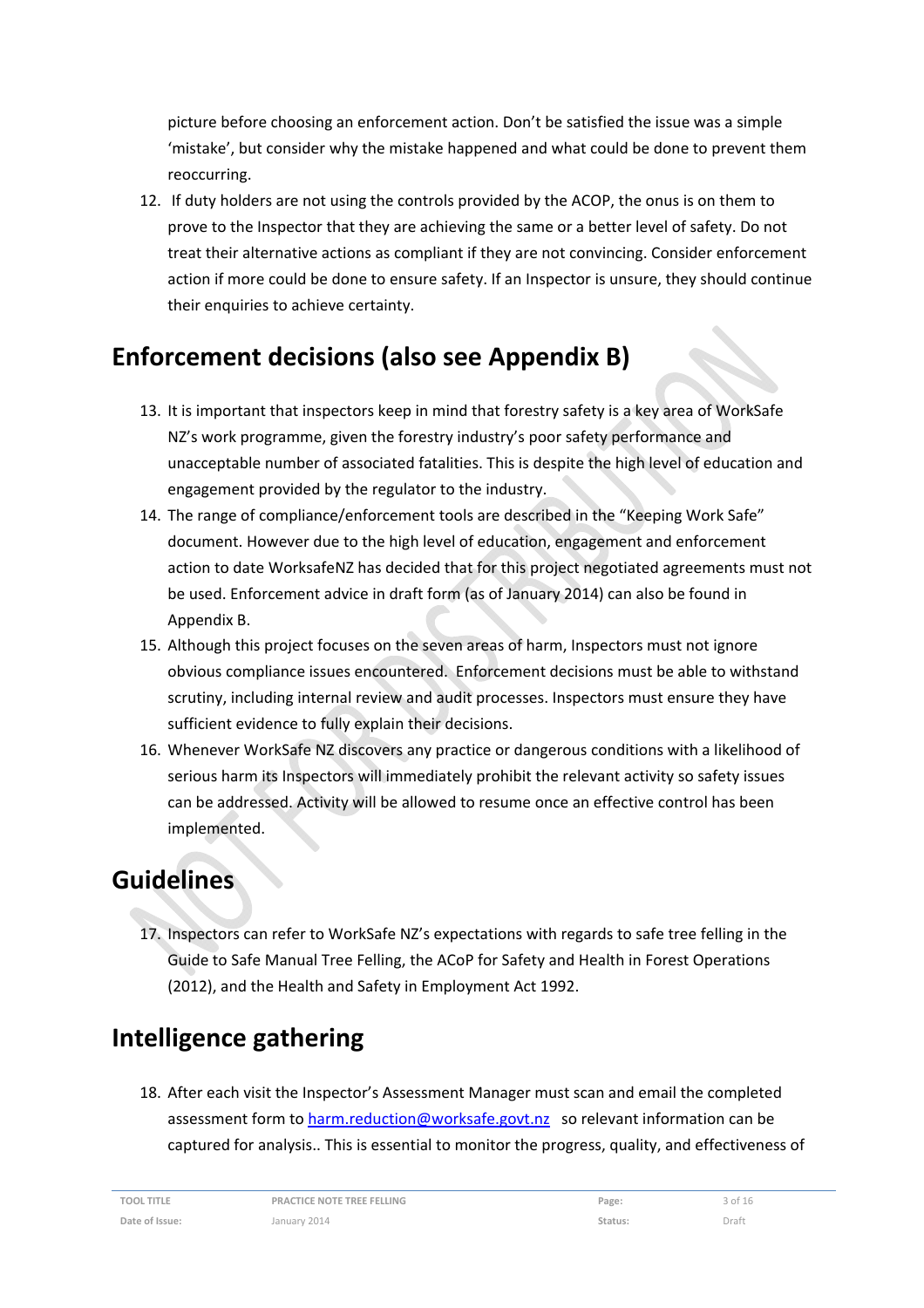this project, in line with the Business Management System. A copy of the file should be attached to Guardian.

# **Quality of Records**

- 19. Full and accurate records of assessments must be made to enable the development of
	- the contractor master list,
	- accurate reports on the number of assessments and enforcement actions taken,
	- analysis of areas of non‐compliance to inform our future focus areas.
- 20. During the implementation phase of the Assessment Tool, clear expectations relating to record keeping will be made available to inspectors.
- 21. Assessment Managers will assess 25% of records against these expectations, and Chief Inspectors will assess 10% of records against these expectations. They will also be responsible for ensuring that any missing or incorrect information is corrected in a timely manner.
- 22. The National Programme team will monitor the totality of the records, with the support of the Operational Intelligence team and the Practice Support and Quality team, and report back to Assessment teams on a regular basis until the end of June 2014. They will feedback on both the fullness and accuracy of records, and information regarding areas of non‐ compliance across the industry based on the issues identified by inspectors. This will facilitate mutual exchange of information between the national programme team and the assessment teams, and therefore a shared understanding of the issues.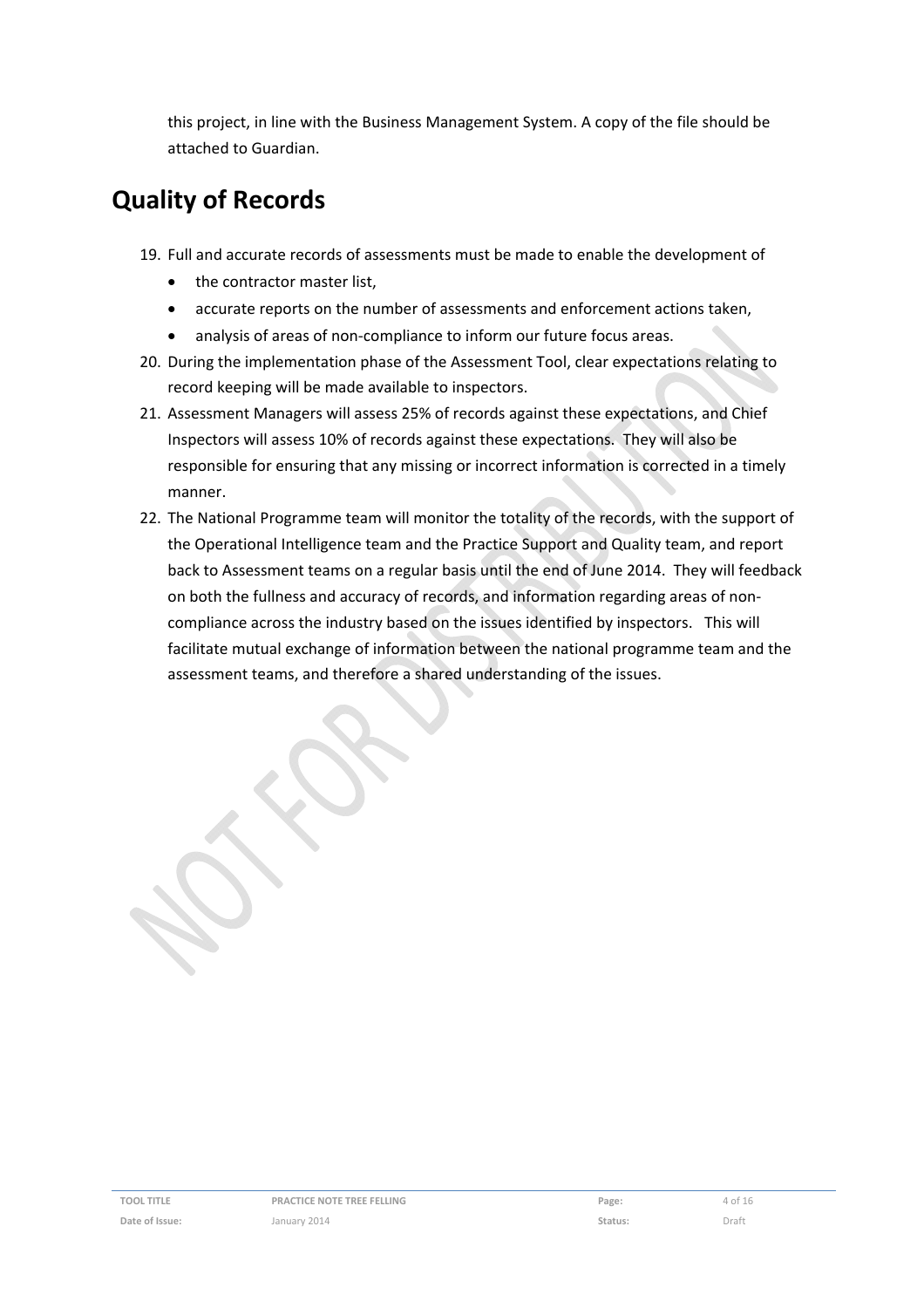# **Appendix A: Guide to the Tree Felling Assessment Tool**

### **Documented Safety Management System**

**Question 1.** Commercial forestry work must be notified to WorkSafe NZ. Failure to do so should trigger enforcement action. Contractors must establish that they have met their obligation to notify Worksafe of the work, or at least be able to establish that the principals have notified this work on their behalf.

**Question 2**. A document stating that the principal has approved the hazard management system the contractor will be using should be on site and signed by the principal and contractor. This document may come in various formats e.g. a letter of approval or a statement on the "Harvest Prescription". The obligation is on the principal so any failure should be followed up with the principal.

**Question 3.** The contractor should provide evidence that the principal is monitoring the effectiveness of the hazard management system. This may take the form of auditing by the principal. The obligation is on the principal so any failure should be followed up with the principal.

**Question 4.** The contractor should provide evidence that the principal has identified significant hazards specific to each work area. This document may come in various formats. A 'Harvest Prescription' document is the most likely long term solution. It should include maps identifying areas of exceptionally high risk or hazards which will ultimately contribute to the management of areas. Additional high‐risk areas can be identified after this initial agreement is signed. All new hazards must be managed. The obligation is on the principal so any failure should be followed up with the principal.

**Questions 5, 5a‐5f.** The absence of documented systems in itself in relation to these factors in isolation will most likely not meet the criteria for a prohibition notice. However for any element (or several in combination) where the lack of documentation reflects a lack of well understood and well operating systems and processes to manage the hazard, and that absence in combination with the activities on the site is creating a likelihood of serious harm, prohibiting tree felling should be considered.

**Question 5a.** The contractor should provide documented evidence showing how the hazards associated with working alone will be effectively controlled. This includes the communication system, the regular check‐in process and the emergency response procedure which shall be followed in the event of an accident or failure by the tree faller to check in. If the inspector does not believe assistance can be provided to the tree faller in a timely manner the inspector should consider prohibiting the tree faller from working alone.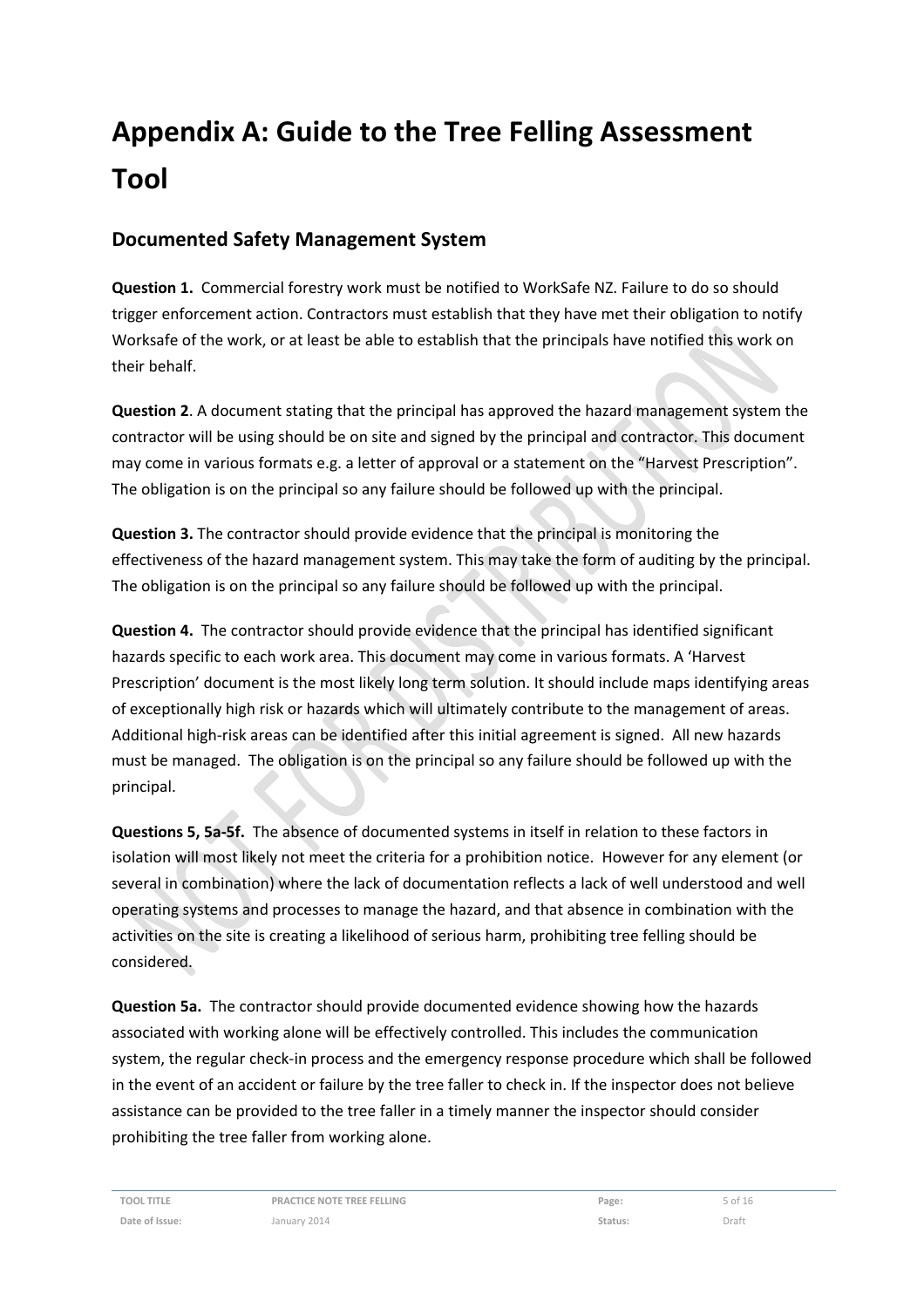**Question 5b.** The contractor will provide documented evidence that the hazards associated with a hung up or cut up tree are controlled effectively. This evidence will include reference to the ACOP rule 11.6.1 and the availability of a competent person to assist the tree faller when this is required.

**Question 5c.** The contractor will provide documented evidence that the hazards associated with tree driving are controlled effectively. This evidence will include reference to the ACOP rule 11.7 and the availability of a **competent person** to assist the tree faller when this is required. Specific reference will be made to the requirement of tree faller to notify the person available to them that they intend to drive a tree and that the tree faller must consider all options before deciding to drive trees.

(ACoP *Appendix* : Definitions ‐ **Competent person**: a person who can consistently demonstrate the skill and knowledge derived from experience and/or training for the type of work in which the person is employed and the approved code the person is required to work under.)

**Question 5d.** The contractor will provide documented evidence that tree felling will stop in the event that a one on to two tree drive is unsuccessful. This evidence will include reference to the ACOP rule 11.7.4 and that a **competent person** will assist the tree faller with planning the management of this hazard. Specific reference will be made to the option of using machinery to assist if this is practical in the circumstances.

**Question 5e.** The contractor will provide documented evidence that the hazards associated with extreme weather are controlled effectively. This evidence will include reference to the ACoP rule 2.8.2 with specific reference to the assessment of strong winds, heavy rain and snow. Each weather condition will have assessment guidelines e.g. the use of a wind meter or wind guidance document. Where the tree faller cannot see the head of the tree being felled due to heavy rain or snow tree felling operations shall stop.

**Question 5f.** The contractor will provide documented evidence that the safety zone two tree length rule is communicated clearly and effectively to all affected parties. This evidence will include reference to the ACOP rule 11.4. This may take the form of a written statement or policy document. The contractor must show that the two tree length rule is reassessed regularly to reflect the dynamic nature of forest harvesting operation and how situations can change.

**Question 6 & 9.** The qualifications of the tree faller must be produced. You should sight records of learning.

Where the tree faller is NOT qualified to 17765, the contractor should demonstrate the process used to deem their competence. This includes the following:

 If they also do not hold the lower unit standard 17766 (basic tree felling) the tree faller must be under direct and constant supervision by a **competent person** at all times.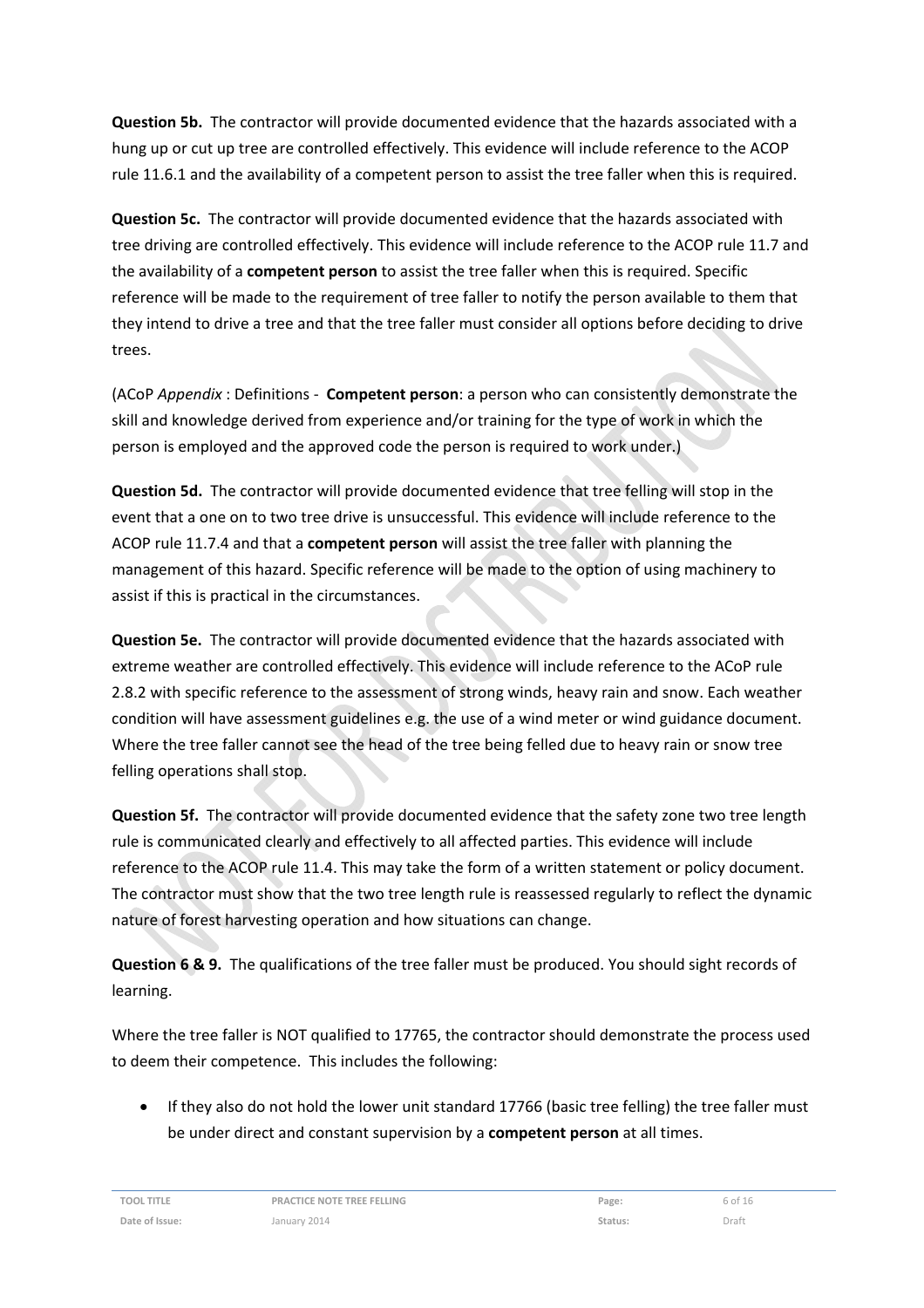- If they hold unit standard 17766, they should be working toward 17765, in a structured training agreement / programme.
- The contractor should produce "on the job" training records, and records of past experience in role
- The contractor should produce supervision records which include assessment of the specific area where the tree faller will be working and the tree faller's competency to fell the trees in the area safely.
- The contractor should produce records of any past audits

The contractor should produce their record of the assessment process they used to deem the person competent.

**Question 7,8 & 9.** Machine‐assisted felling is a specialist skill so higher qualifications of tree fallers are expected. Such qualifications should be produced, with records of learning sighted. Where the tree faller is NOT qualified to 24569 for pushing or 24570 for pulling, the contractor should demonstrate the process used to deem their competence. This includes the following:

- They should hold the 17765 unit standard.
- They should be working toward 24569 and or 24570, in a structured training programme.
- The contractor should produce 'on the job' training records, and records of past experience in role
- The contractor should produce supervision records which include assessment of the specific area where the tree faller will be working and the tree faller's competency to fell the trees in the area safely.
- The contractor should produce records of any past audits of the tree faller

The contractor should produce their record of the assessment process they used to deem the person competent. (**Competent person**; ACOP Appendix 1 Definitions)

**Question 10.** The crew manager, tree fallers, head breaker out and machine operators (where relevant) must have all been involved in the tailgate meeting. Look for comments on hazards and high risk areas. Controls for the hazards identified must be effective. The tailgate meeting will include an assessment of safety zone two tree length rule for the day's work.

**Questions 11 & 12**. Part 2A of the HSE Act sets out that employers must provide reasonable opportunities for the employees to participate effectively in ongoing processes for improvement of health and safety in the places of work. Where there are fewer than 30 employees this can be at the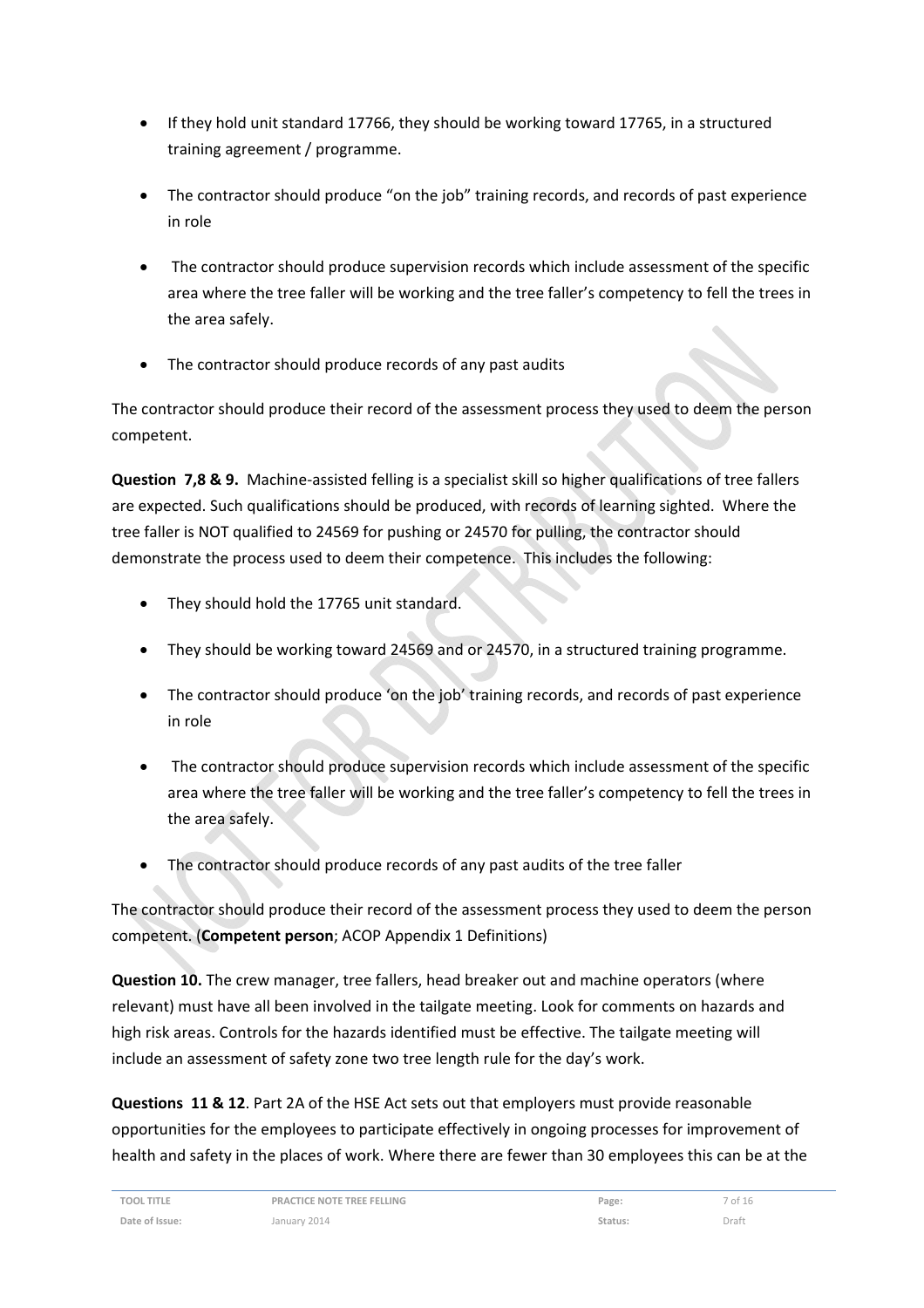request of any employee, but is mandatory if there are over 30 employees (whether or not at a single location), Part 2A s19(c) HSE Act 1992. A trained health and safety worker representative may issue a hazard notice to an employer where they believe there is a hazard in the place of work AND that they have brought it to the employer's attention AND it has not been resolved.

### **Verification of Documented Safety Management System**

#### **Tree faller knowledge audit**

**Question 13.** The tree faller must have a full and clear understanding of the five step tree felling process. If there is any doubt that the tree faller fully understands the process ask additional questions as evidence of knowledge. If the tree faller is qualified and appears to lack the required knowledge an improvement notice requiring additional refresher training may be appropriate. Where this lack of knowledge is creating a likelihood of serious harm prohibition should be considered.

**Question 14.** The tree faller should understand how tree fallers are harmed. The seven harms should be discussed, the tree faller should describe each harm and the appropriate controls to manage the hazards associated with each harm. The contractor should ensure documentation is available to all tree fallers to ensure they are fully aware of how tree fallers are harmed and the appropriate controls to manage the hazards associated with the seven harms identified. Where this lack of knowledge is creating a likelihood of serious harm prohibition should be considered.

**Question 15.** The tree faller will explain how the hazards associated with extreme weather are controlled effectively. This explanation will include specific reference to the assessment of strong winds, heavy rain and snow.

#### **Equipment audit**

**Question 16.** Check the condition of all personal protective equipment to ensure it is in a safe condition for use.

**Question 17.** Check the condition of the chainsaw to ensure it is in a safe condition for use and that its size is appropriate for the task. Check appropriateness of fuel containers.

**Question 18.** Check the condition of all equipment to ensure it is in a safe condition for use. Check the first aid kit is not contaminated. Hydration has been added to the Competenz required equipment list.

**Question 19.** Check the radio to ensure it is in a sound working condition. Observe the tree faller using the radio.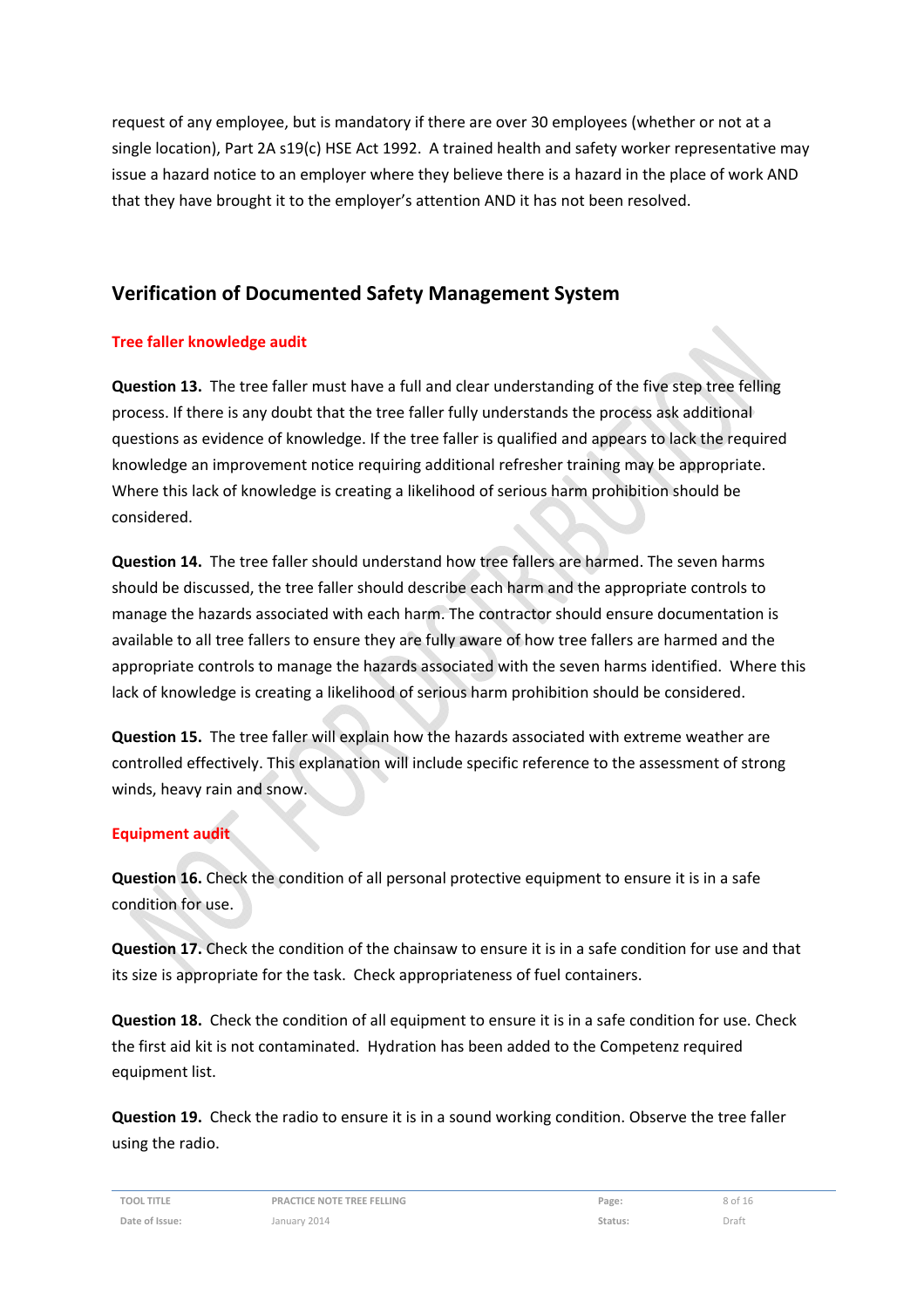#### **Tree faller competence audit**

**Question 20.** Check tree stumps and butts for compliance with ACoP Tree felling rules and Competenz Tree felling best practice guidelines. Each tree stump or butt must have holding wood across the stump or butt. Check for; overcuts, step between scarf and back cut. The tree faller will explain any stumps which are non‐compliant.

**Question 21.** Observe the tree faller felling trees. Observe the use of the five step tree felling process. Take particular note of site and area assessment and the implementation of effective controls for the hazards identified. Observe work practices which show awareness of the seven harms and the use of effective controls where applicable.

#### **Audit the two tree length rule**

**Questions 22 & 23.** The tree faller will know the mean tree height and demonstrate the two tree lengths from their position. Check accuracy with a range finder. Ensure the tree faller has a clear understanding of the rule.

**Questions 24.** Ensure the tree faller has a clear understanding of ACoP 11.4 safety zone two tree length rule. Ensure the two tree length radius is clear of other operation roads power lines etc. Ensure mobile plant with the appropriate protective structure is not working closer than one tree length. Refer to ACoP 11.4 for full explanation of rules.

#### **Audit tree felling ‐ hung up and cut up tree**

**Question 25.** Ensure the tree faller has a full and complete understanding of ACoP 11.6. If there is any doubt that the tree faller fully understands the rules regarding hung up and cut up trees ask additional questions as evidence of knowledge. If the tree faller is qualified and appears to lack the required knowledge an improvement notice requiring additional refresher training may be appropriate. Where this lack of knowledge is creating a likelihood of serious harm prohibition should be considered.

#### **Audit tree driving**

**Question 26.** The check‐in process is essential before a tree drive, including if the first attempt fails i.e the faller must check‐in again. Ensure the tree faller has a full and complete understanding of ACoP 11.7. If there is any doubt that the tree faller fully understands the rules regarding tree driving ask additional questions as evidence of knowledge. If the tree faller is qualified and appears to lack the required knowledge an improvement notice requiring additional refresher training may be appropriate. Where this lack of knowledge is creating a likelihood of serious harm prohibition should be considered.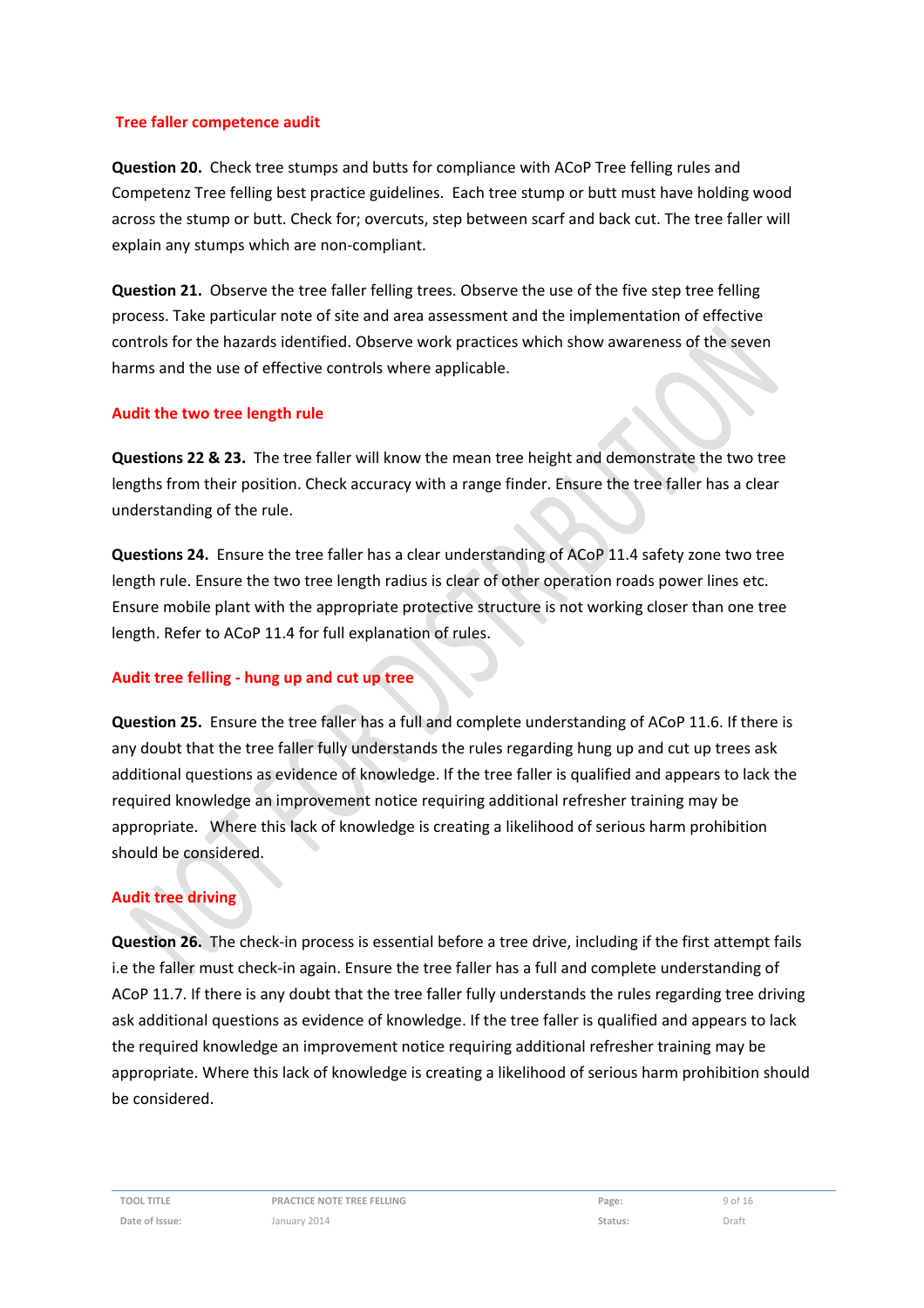**Question 27.** The tree faller should radio the person available to them for the situation where one‐ onto-two tree driving has been unsuccessful. The person, who must be competent in tree driving, should be available to them and respond promptly.

**Question 28.** If a competent person is not available to the tree faller for the situation where one‐ onto-two tree drivingis unsuccessful inspectors should consider prohibiting tree felling operations. The contractor must then provide evidence that procedures are in place to ensure a competent person is available to the tree faller for one‐onto‐two tree driving.

**Question 29.** Ask the tree faller what advice or support is available to them. If support or advice is not available follow this up with the contractor. The intent here is to ensure that the process of notification of tree driving is not robotic. Notification should be an opportunity to ask if the tree can be managed in a better way. The person available to assist with one‐onto‐two tree driving must be competent for the task.

**Question 30.** Ensure the tree faller has a full and complete understanding of ACOP 11.7.4. If there is any doubt that the tree faller fully understands the rules regarding tree driving when a one‐onto‐two tree drive is unsuccessful ask additional questions as evidence of knowledge. If the tree faller is qualified and appears to lack the required knowledge an improvement notice requiring additional refresher training may be appropriate. Where this lack of knowledge is creating a likelihood of serious harm prohibition should be considered.

#### **Audit machine assisted tree felling**

**Question 31.** Inspect the plan for machine assisted tree felling. The crew manager, tree faller, machine operators and head breaker out (where relevant) must have all been involved in planning the machine assisted tree felling operation. Look for comments on hazards and high risk areas. Controls for the hazards identified must be effective. The plan will include an assessment of safety zone two tree length rule, the communication system which will be used and a review the ACOP rules 11.8 for ground based or 11.9 for cable harvesting.

**Question 32.** The process will include an assessment of the size of the trees, the soil conditions, the condition of the tracks or tyres and the position of the machine e.g. uphill or downhill when pushing or pulling trees. Documentation of this process may be included in the planning document.

**Question 33.** Observe the machine assisted tree felling operation. Check that the tree faller avoids working directly under mobile machinery including the blade or grapple. Observe the use of the five step tree felling process. Take particular note of site and area assessment and the implementation of effective controls for the hazards identified. Check that the communication system is effective and that the tree faller has moved to a safe position before signalling for the tree to be pushed or pulled over ( ACoP 11.8).

#### **Fatigue**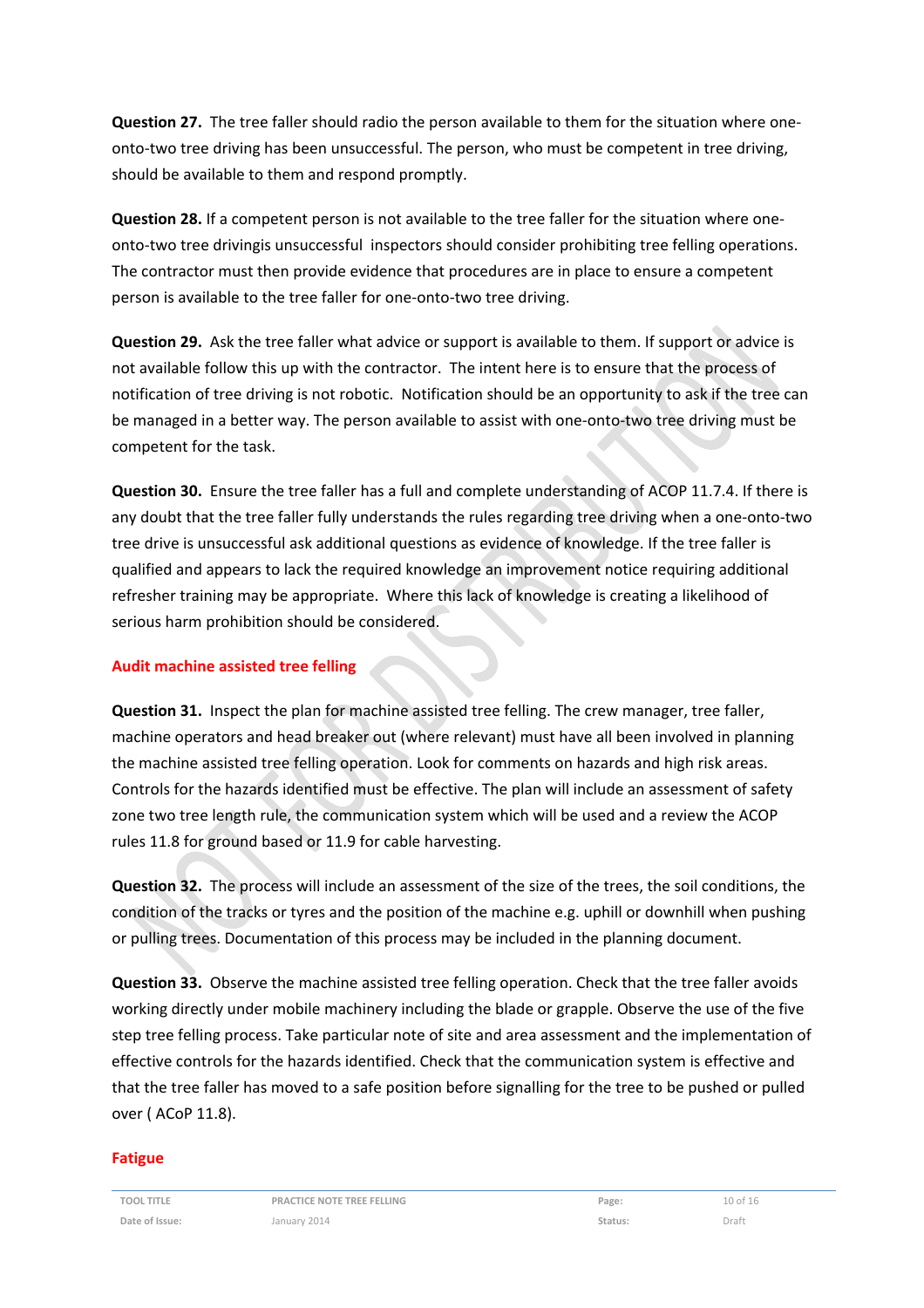**Questions 34 and 35.** We want to gather some information about how long tree fallers are working at work i.e. some ballpark figures on the typical length of working days for foresters. Note this does not include travel time which is asked in a separate question (34). A tree faller may for instance say he worked four days out of the past seven days, and each day was about 10 hours long (or it could be that one day was six hours due to bad weather, and the rest 10 so we are after a rough average, in this case 9 hours a day over four days).

**Questions 36 and 37.** By law, employers must provide employees with paid rest and unpaid meal breaks. For instance, in a work period of between six and eight hours employees are entitled to:

**Two** 10‐minute rest breaks and **one** 30‐minute meal break.

The *Employment Relations Act* 2008 allows employers and employees to agree on the *timing* of the breaks. Where such agreement cannot be reached, the breaks should be spread evenly through the work period, where reasonable and practicable.

It is also of note that addressing risks around fatigue would fall under the general duties of employees to provide a safe working environment in s6 of the HSE Act, and as a way of addressing hazards in s7 to s10 of the Act.

**Question 38.** Fatigue has been raised as a potential underlying factor behind the causes of harm in tree felling. This question aims to elicit some information about how many hours it takes for the tree faller to get to the work site and back each day. We are asking for the total travelling time, so a forester could for instance say it took 90 minutes of driving to the block, which means a return trip of three hours driving. The three hours is what would be recorded.

**Questions 39 and 40.** This is an attempt to ascertain work intensity i.e. how much work a tree faller is expected to get through in a day.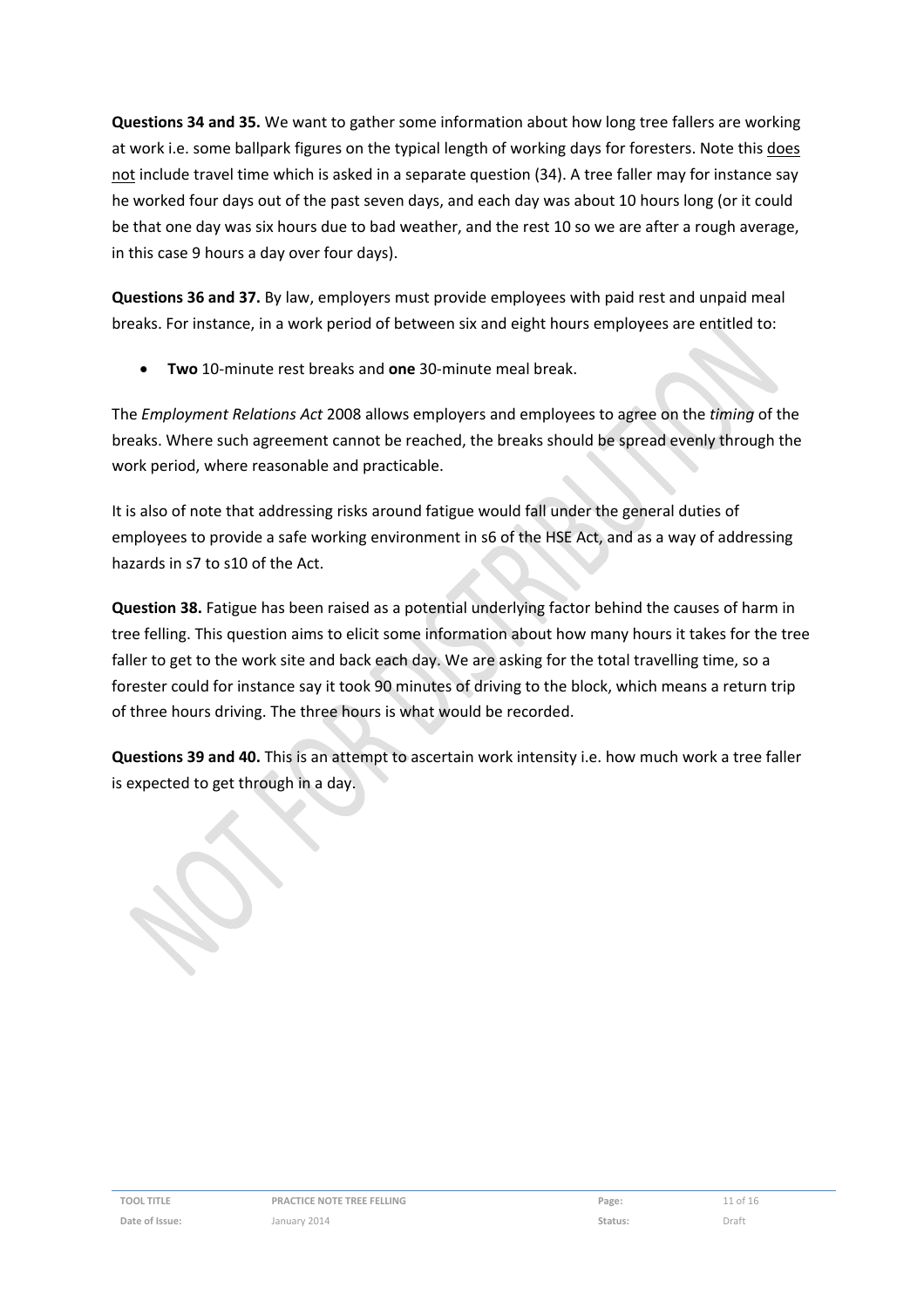# **Appendix B: Enforcement tool selection**

*The following section on Enforcement Tool Selection should be treated as guidance. It has been* drawn from a policy that is currently in development. We are hopeful that it will assist you in your *decision making, and we encourage you to provide us with feedback about its usefulness:* james.dodwell@worksafe.govt.nz

### **Bounded discretion**

- WorkSafe and Inspectors have statutory roles with associated functions and responsibilities. While Inspectors are able to exercise discretion when performing their functions and using their powers, they must do so within the bounds of what WorkSafe determines is acceptable. The following guidance on enforcement tool selection provides WorkSafe's a framework for decision making that should be suitable in most circumstances.
- Every circumstance is different, and there is not a one size fits all approach to enforcement. Consistency means applying 'a similar approach in similar circumstances to achieve similar ends'.
- If your choice of tool deviates from the situations outlined below or from precedents or guidance agreed within the organisation (for example guidance specific to a national programme) there must be sound reasoning behind your decision and evidence to support. Inspectors must use their judgement to apply the most appropriate for the situation.

### **Written warning**

- A written warning serves as a formal warning that non‐compliance has been identified. They do not require a duty‐holder to act, or refrain from acting and they do not impose a fine. In light of this and because they are prior warning for an infringement notice they should be issued promptly where non‐compliance has been identified.
- Written warnings are prior warning for an infringement notice under the HSE Act s56C. They allow for an infringement notice to be issued where the failure is identified during a subsequent visit or follow up. A written warning should be used when:
	- o The Inspector believes, on reasonable grounds that the duty‐holder has failed to comply with legislation; and
	- o There are not any / no reasonable grounds for believing the failure will continue or be repeated.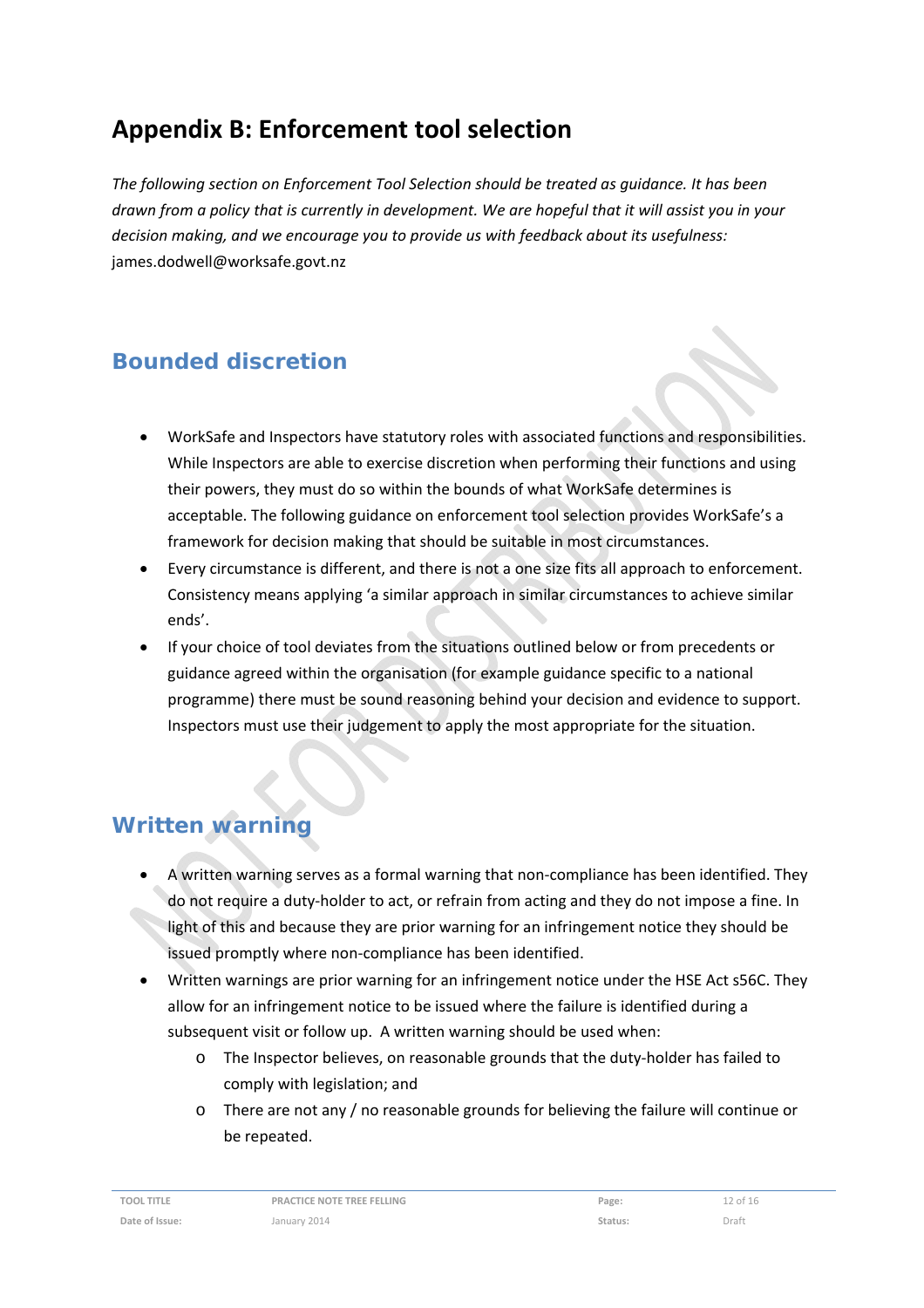- It can be unclear whether a failure will be repeated or continued. In this situation, where there is doubt over continuance/repetition, a written warning should be issued.
- If the same or similar failure is subsequently identified, both remedial (Improvement Notices/Prohibition Notices) and punitive enforcement (Infringement Notices/Prosecution) should be taken.

### **Improvement notice**

- An improvement notice should be used when:
	- o The Inspector believes, on reasonable grounds that the duty‐holder has failed to comply with legislation; and
	- o There are reasonable grounds to believe the failure will continue or be repeated.
- Improvement notices are issued to require a duty‐holder to correct a compliance issue within a specified timeframe. They allow work to continue while the remedy to correct the failure is developed.
- They require an Inspector to complete a follow-up to ensure the requirements of the improvement notice have been complied with. If the requirements have not been met punitive action should be considered.
- They should not be used if there is an immediate risk of serious harm to people due to the failure. In these situations a prohibition notice should be issued.

## **Prohibition notice**

- Prohibition notices are used to address the safety of people within and around workplaces. They stop the duty-holder from continuing with the unsafe practice. Used effectively prohibition notices can be a powerful enforcement tool. However they can have a significant impact on the business operations of the duty-holder. The legal threshold of a "likelihood of serious harm" (s41 HSE Act) is a low threshold. For WorkSafe NZ to be respected as a responsible and fair regulator Inspectors should use the following guidance, when deciding whether a prohibition notice is suitable.
- A prohibition notice should be issued when:
	- a. the Inspector believes, on reasonable grounds that the duty-holder has failed to comply with legislation; and
	- b. there are reasonable grounds to believe the failure will continue or be repeated; and
	- c. the circumstances of the failure involve ‐
		- i. an activity that may occur or is occurring; and
		- ii. the activity involves an immediate or imminent risk of serious/life-changing harm.
- Prohibition notices can be withdrawn ("lifted") once the Inspector is satisfied that points b or c no longer apply.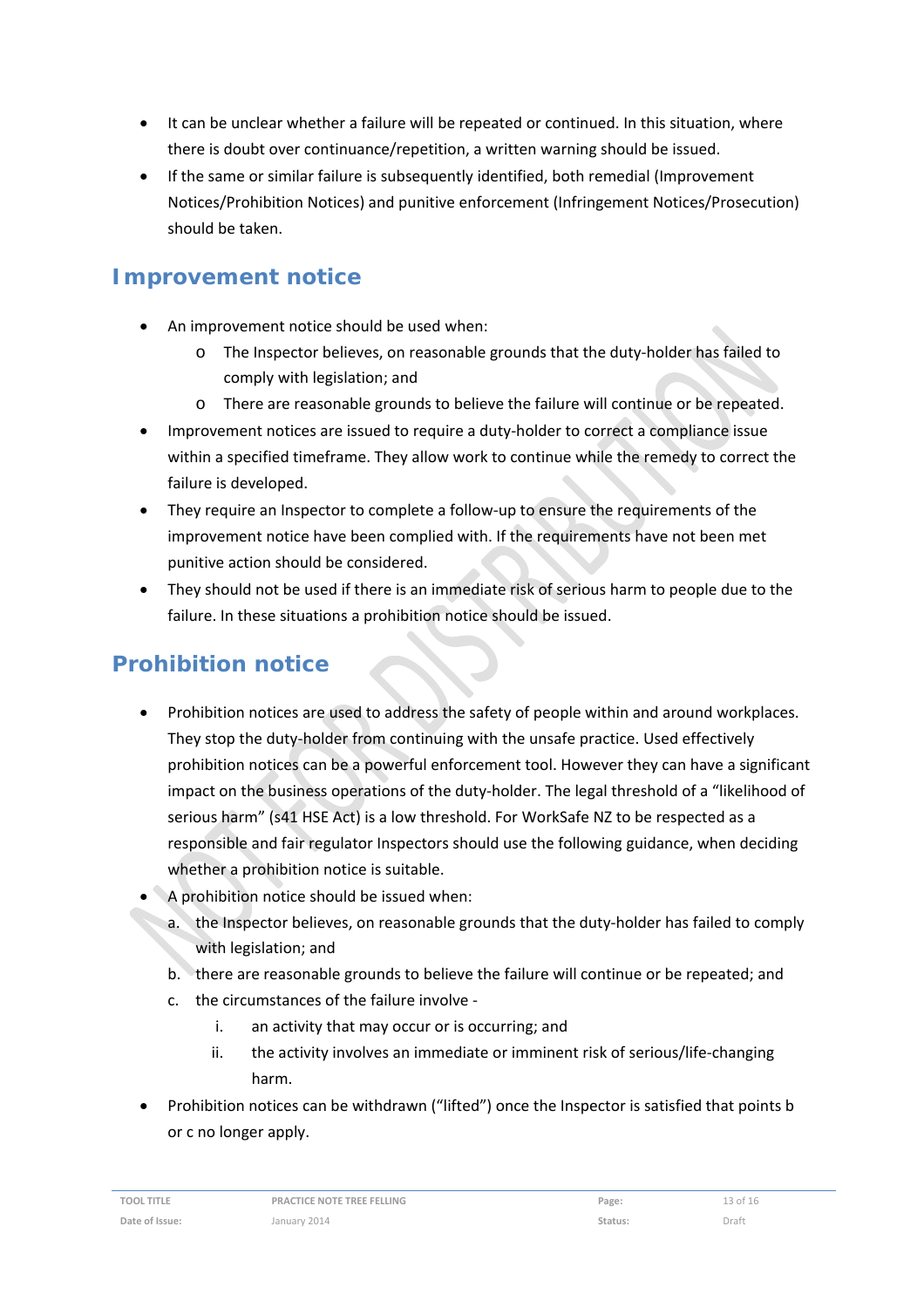- There are times when a prohibition notice may be withdrawn before full compliance has been achieved. In such cases, an improvement notice should then be issued to ensure that full compliance is achieved.
- If a follow up is completed and the duty-holder has failed to abide by the prohibition notice punitive action should be taken.
- Figure 1 guides Inspector decision making when choosing between the two remedial tools: improvement and prohibition notices. HSNO compliance orders are not included here as they cover both improvement and prohibition functions.



**Figure 1- Remedial Tool Selection**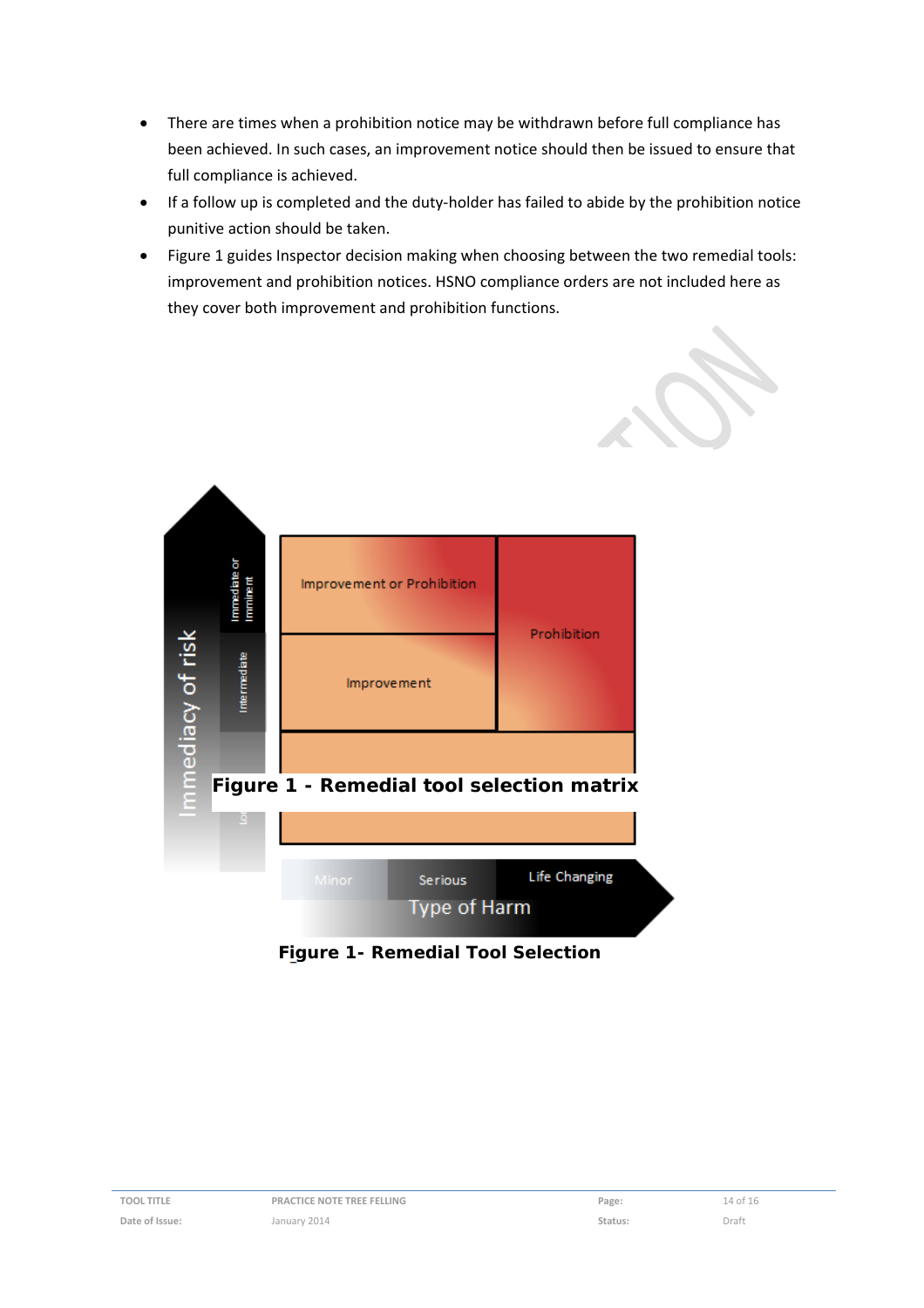# **Enforcement examples for tree felling**

The following scenarios provide examples of how enforcement tools pursuant to the HSE Act 1992 may be applied to compliance failure in these assessments. This guidance supports consistent enforcement decision making for the duration of the project.

### **Example 1**

A tree faller is observed tree driving without the use of wedges. Questioning reveals that he is a *qualified tree faller and understands the tree felling rules regarding tree driving and the use of wedges. In addition the tree faller admits that he is audited regularly by his employer and uses wedges when tree driving. Inspection of the wedges shows that the wedges have been used. The tree* faller explains that this is an isolated incident and assures the inspector it will not be repeated.

A written warning is appropriate with regard to the tree faller failing to use wedges when tree driving. This is because that matter is unlikely to be continued or repeated. The tree faller is advised that a similar breach may result in an infringement notice.

A prohibition notice is not warranted, because the immediate risk has been controlled.

The inspector discusses the incident with the contractor and examines the contractor's audits of the tree faller. The inspector is satisfied that the contractor has adequate systems in place to monitor tree felling work practices. The contractor states that he will discuss the issue with the tree faller. The inspector explains the action taken in issuing a written warning to the tree faller.